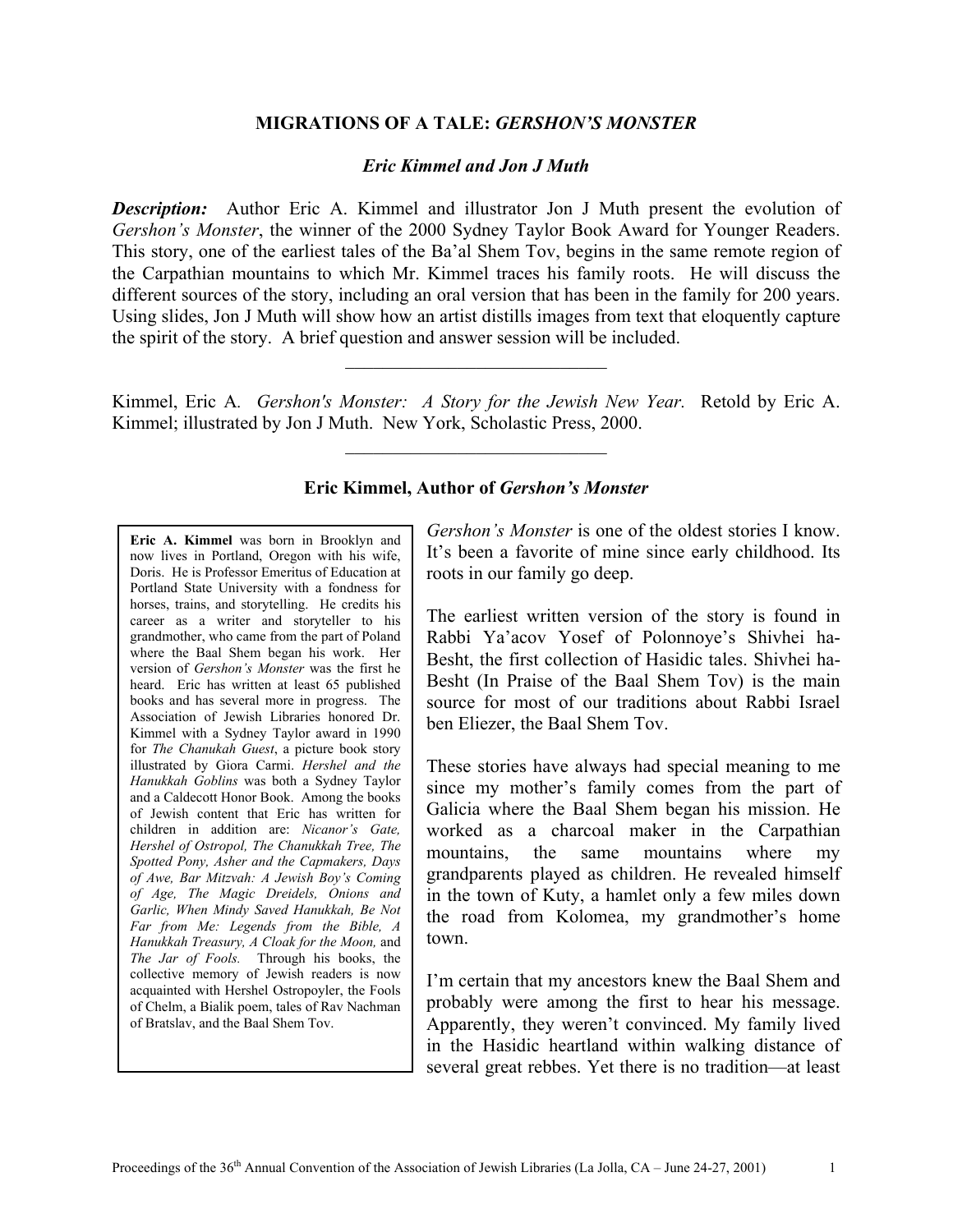as far as I have been able to discover—of any of my relatives having any connection with Hasidism. They remained stubbornly misnagdik for one hundred and fifty years.

Grandma told me a version of this story which may have come from Rabbi Ya'acov Yosef's book or which may have been circulating independently in the region as an oral tale. Gershon confronts the monster at the seashore, throwing himself between his children and the monster. In all other versions of the story, Gershon suddenly remembers the rebbe's warning. He locks his children in a closet on the day of doom and keeps them there all day. The monster rises from the sea, but finding no children to devour, returns to the depths.

I encountered the story a second time in Hebrew school, at the East Midwood Jewish Center in Brooklyn, New York, where I received the excellent Jewish education that has been foundation of most of my writing. Our teachers spent a great deal of time introducing us to Jewish history and folklore. My classmates and I loved hearing stories about wonder rabbis and how they worked miracles.

I devoured the Jewish storybooks in the school library. One of my favorites was Meyer Levin's *Classic Hasidic Tales*, which, I discovered, also contained a version of the Monster tale.

*Gershon's Monster* remained with me for years. When I worked as a storyteller in parks and libraries, I used it as one of my two signature tales. The other one was *Anansi and the Moss-Covered Rock,* which became one of my most successful books.

*Anansi and the Moss-Covered Rock* was followed by *Hershel and the Hanukkah Goblins*. My editor, Margery Cuyler, was eager for anything I might care to send her. I thought the time was right for *Gershon's Monster.* I wrote out a draft of the story and submitted it.

Margery hated it. I can understand why. I had warm, fuzzy feelings toward the story since I had so many memories pleasant childhood memories of having had it told to me by people I loved. Someone encountering the story as an adult would definitely find it disconcerting; especially the idea of God punishing a sinner by sending a monster to swallow his children.

It was a hard story to sell. After Margery turned it down, I sent it to various editors without much luck. I began to think there were only two people in the world who liked it. I was one; the other was my agent, Sharon Friedman. Sharon, the Orthodox superwoman, was determined to get *Gershon's Monster* into print.

Our break came with Dianne Hess at Scholastic. Dianne is a kindred spirit, a great editor who loves Jewish stories and has published many outstanding ones. Dianne grabbed the story at the first opportunity. Then the real work began.

Issues that pose no problem for nineteenth century Hasidim raise definite concerns in a book intended for twenty-first century children. Did we mean to imply that childless couples are cursed by God? Is the inability to have children a punishment for sins? Does God kill children because of their parents' misdeeds? The story's heavy emphasis on sin and punishment was certainly an issue.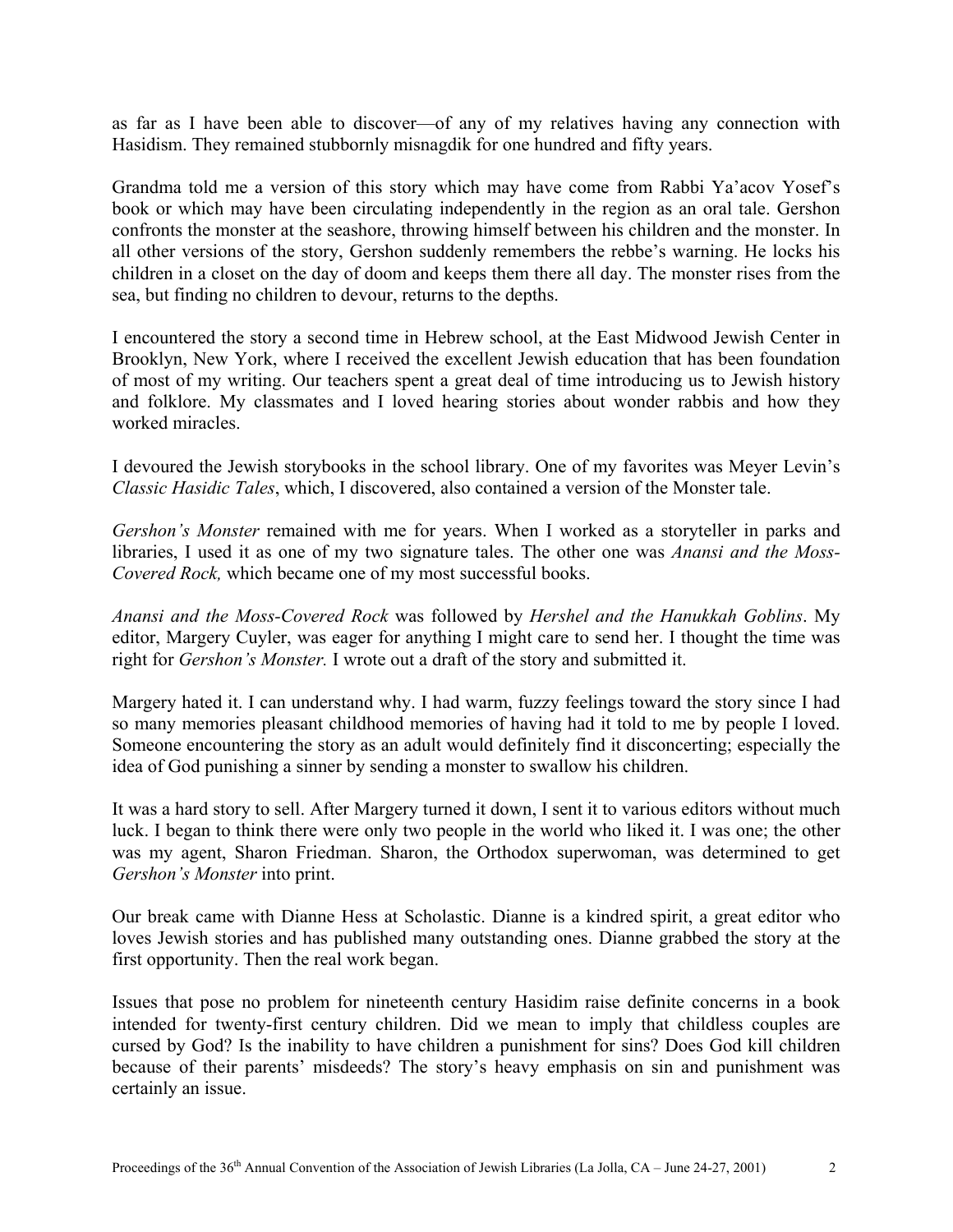Dianne wanted to lighten the story. She urged me to replaced the word "sins," which pounded like a hammer on an anvil in nearly every sentence, with milder circumlocutions: "misdeeds," "thoughtless acts." I resisted at first, although I eventually came around to Dianne's way of thinking. The emphasis on sin and punishment makes for a very stern story. Softening this quality allows room for the themes of repentance and redemption to take over.

This changes the story completely. Gershon isn't wicked; he's foolish. He can change. God wants him to change. God is on Gershon's side. God wants to save the children, but Gershon must take the first step. He must break out of his hard shell and acknowledge for the first time in his life that he has been wrong.

This gave me a different perspective on the story, one that I liked very much. Dianne and I spent months working on the text, discussing nearly every word, checking with various rabbis to make sure we were presenting an accurate view of sin, repentance, and redemption in the Jewish religion.

And then my job was done. It was time to find an artist. Dianne sent me samples of Jon J Muth's work. She didn't have to convince me. I knew the illustrations Jon had created for Karen Hess's *Come On, Rain*. If Jon could create anything as memorable as that for me**,** *Gershon's Monster* was going to become an important book.

Jon can tell you the rest.

| Jon J Muth is an artist and graphic novelist,                                             |
|-------------------------------------------------------------------------------------------|
| who was born and grew up in Cincinnati, Ohio.                                             |
| When in his early twenties, he moved to New                                               |
| York to study with painter/illustrator, Jeffrey                                           |
| Jones, and later to Vienna to study the artists of                                        |
| the Viennese Secession. He has traveled                                                   |
| extensively to explore the ways people live and                                           |
| to see their art: Sculpture and gardens and tea                                           |
| in Japan. paintings, prints and drawings in                                               |
| Austria and England, and dancing in Argentina.                                            |
| Jon has written and drawn award-winning                                                   |
| comic books, which have been published both                                               |
| in the United States and Canada. One, called                                              |
| <i>Imaginary Magnitude</i> , is based on his                                              |
| relationship with his son, Nikolai. Jon's                                                 |
| illustrations range from an easy reader about                                             |
| Batman to a graphic novel entitled Dracula: a                                             |
| Symphony in Moonlight and Nightmares,                                                     |
| written and illustrated by Jon after Bram                                                 |
| Stoker's famous work. Jon's previous book,                                                |
| Come On Rain!, written by Karen Hesse (also a                                             |
| Sydney Taylor Award winner), won a Gold                                                   |
| Medal from the Society of Illustrators in 1999.                                           |
|                                                                                           |
| Jon dedicated Gershon's Monster to Allen<br>Spiegel, bcause he was the model for Gershon. |
|                                                                                           |

## **Jon J Muth, Illustrator of** *Gershon's Monster*

\_\_\_\_\_\_\_\_\_\_\_\_\_\_\_\_\_\_\_\_\_\_\_\_\_\_\_\_\_\_\_\_\_\_\_\_\_\_\_

The drawings for *Gershon's Mons*ter began as a reaction to the feeling of the script. Eric's text didn't describe people or scenes exactly, but the way everything looked was implicit in the way people spoke or reacted to each other. His writing is brilliant. From the first reading it was all very vivid in my mind.

[Compilers' Comment: Jon J Muth presented a slide show with commentary on all of the illustrations from *Gershon's Monster*. His comments are here together with three of the illustrations.]

Dedication/page 1: I started with this scene because I wanted to suggest a journey. I wanted you to be coming to Constansa from across the sea.

2: Here we first see Gershon. Gershon was modeled by my friend Allen Spiegel. I've been drawing Allen for about 20 years and I am beginning to get him right.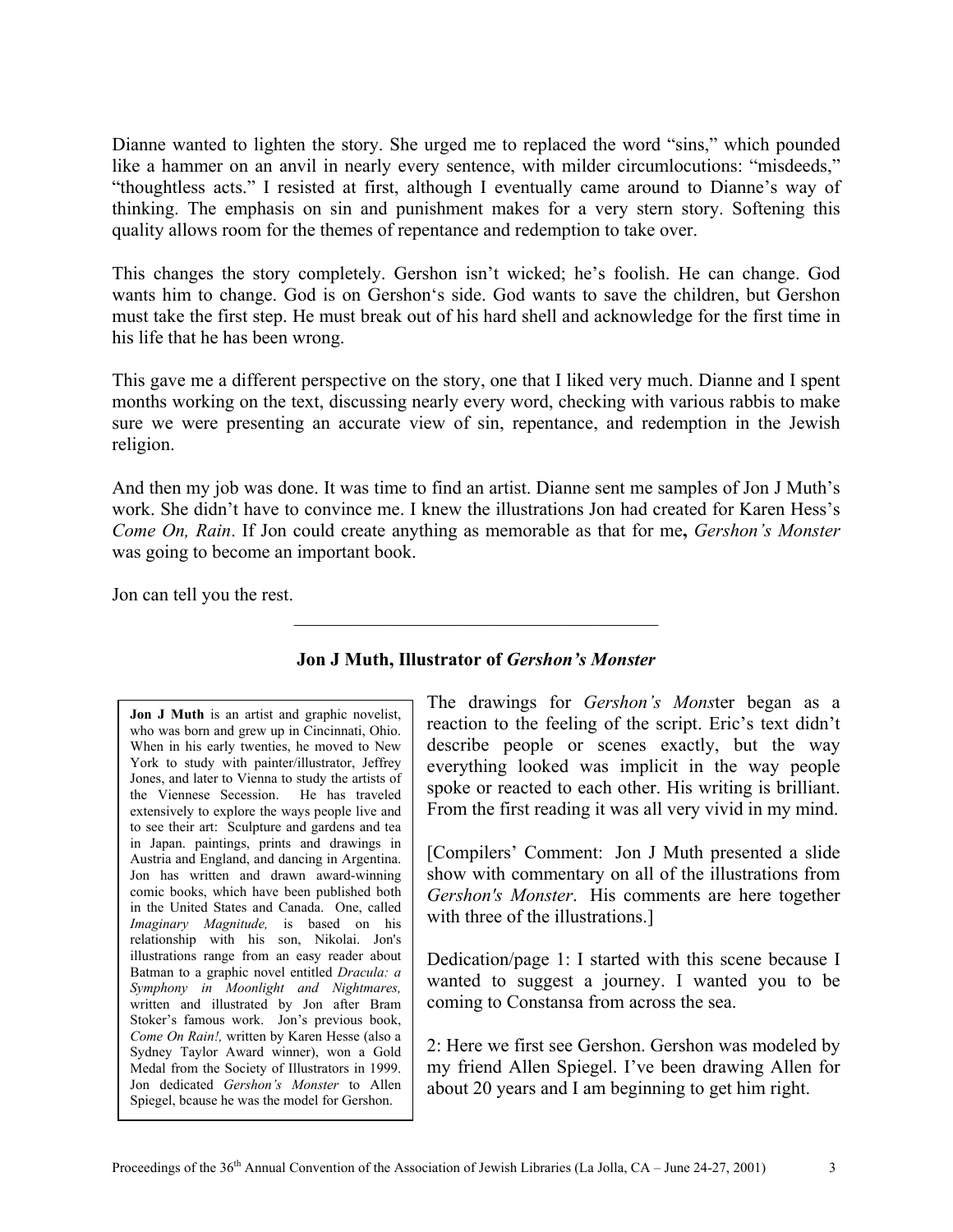

3: The Sins. I wanted to find a way of making the little sins something we could all relate to—a visual equivalent for littering or gossiping. If we laughed at them, we would make them our own—we would understand them. If I could solve this I knew the book would work.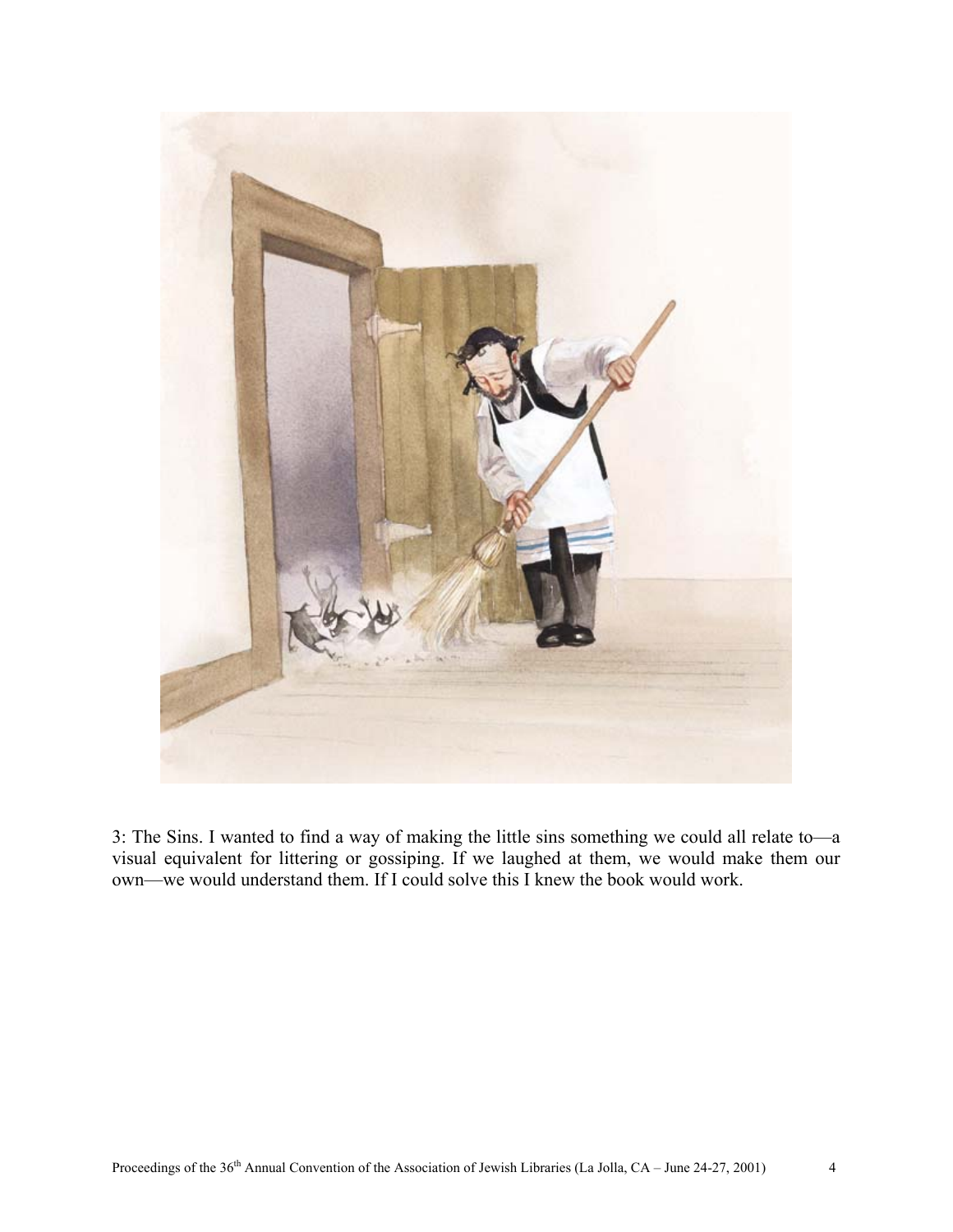

[cover illustration]

4: Gershon carrying his sins to the sea.

5: Gershon and Fayga: Childless. The emotional climate of a scene like this is often difficult. I did this page several times before I felt I had it right. I often do three or even four finished versions of a page before I am satisfied.

6: Gershon being his selfish self. It is a storytelling decision whether to show the action right before what happens in the text, during, or what happens right after. I chose here to show the action right after.

7: Gershon barging in on the Tzaddik.

8: The Tzaddik in deep meditation.

9: The Tzaddik's decree that Gershon should accept God's judgment.

10: The Tzaddik knew he wouldn't listen. Sometimes the pictures are just pauses—places where I try not to get into Eric's way.

11-12: The Children are born: Joseph and Sarah. My children model for many of my pictures. Especially in children's books. If you know me you are likely to be recruited as a model at some point. My son is considering making me pay him. I told him he was conscripted.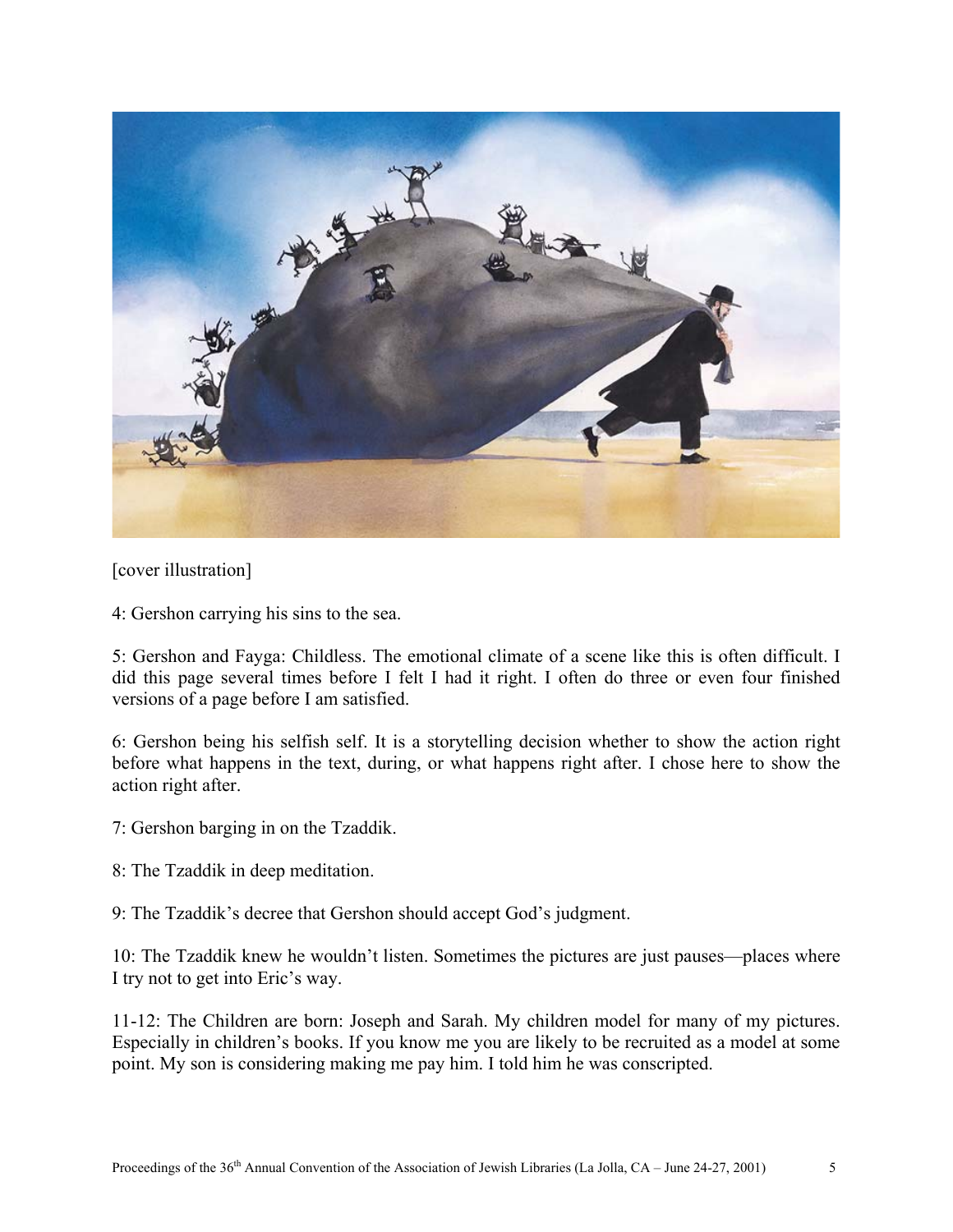

13: The sins still tear at our Gershon.

14: Again we see Gershon unrepentant and his sack seems heavier to me here.

15-16: I was aiming for a lot of heat in these pages here—warmth—the kind of heat that is almost dizzying.

17: Gershon remembering the Tzaddik's prophecy.

18: Gershon running down to the beach. I have him going right to left. This is contrary to the way we read and it would usually be thought to impede the story to have him visually going against the flow but I wanted him to be going back into his life—back against time—to try and change things.